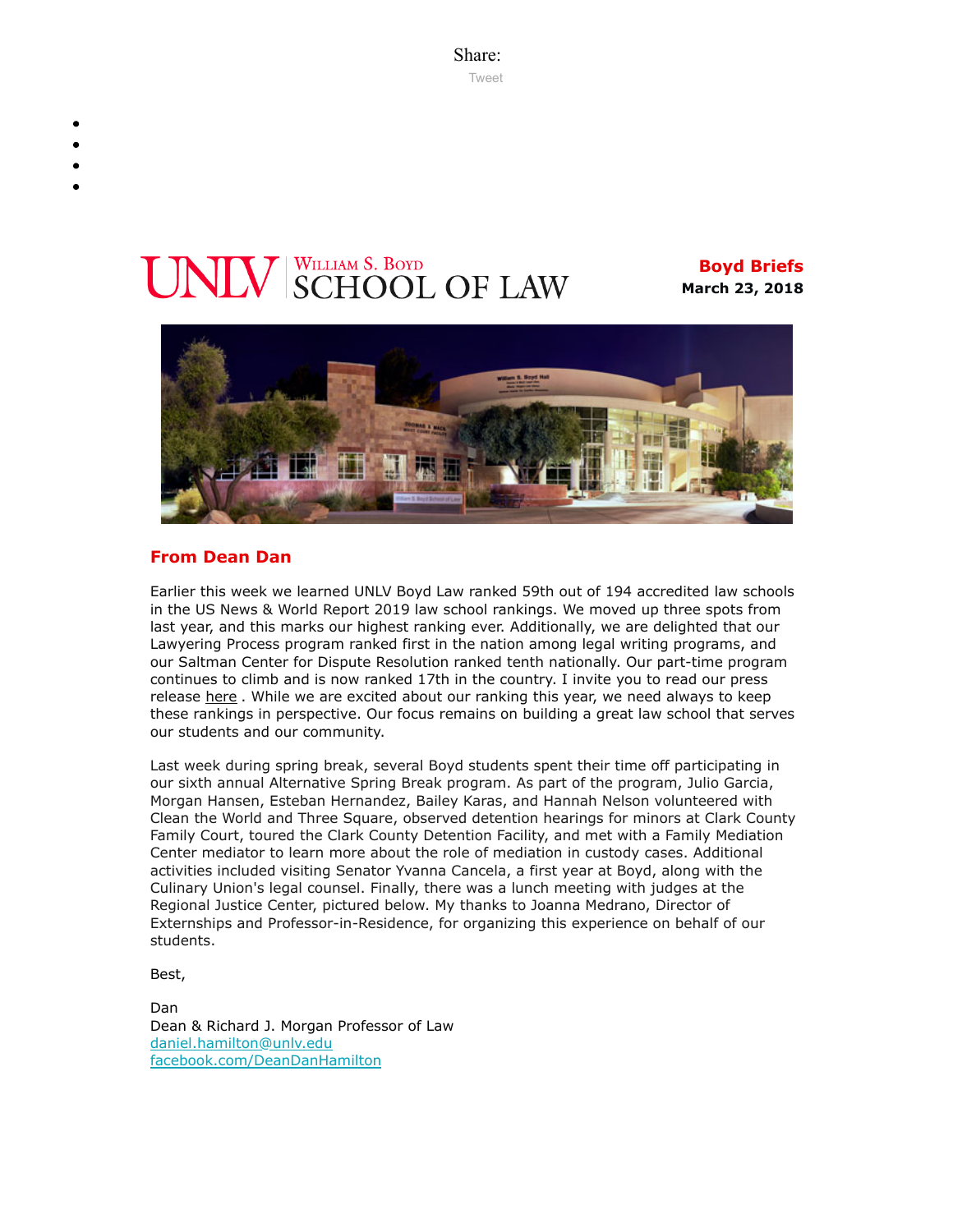



## **Faculty Spotlight: Jean Sternlight**



*Jean Sternlight is the director of the Saltman Center for Conflict Resolution and the Michael and Sonja Saltman Professor of Law.*

#### **What is the most significant issue facing your field and how should it be addressed?**

The most important issue facing my field of dispute resolution is how technology will change the way in which our society approaches disputes. At the most basic level we are already seeing that technology changes how disputants keep records, how events are recorded, and how disputants present claims on-line or in court. But, we will also see technology to some degree replace lawyers, judges, and mediators. And, we will see technology used

to explore the contents of the human brain. Perhaps counter-intuitively, I believe that the growth of technology will ultimately help us focus more on the less technical and more personal aspects of dispute resolution. At least on my more optimistic days I believe we will increasingly realize the importance of empathy, reconciliation, growth, and understanding.

#### **How do you approach teaching your favorite topics? Your least favorite?**

I honestly can't think of a topic that I teach that I don't enjoy teaching. Whether I am teaching civil procedure or psychology and lawyering I choose topics that I think matter or at least should matter to attorneys in practice. Then, my basic approach is to help the students understand why the topic matters, because once they see why it matters it will become more interesting. In all of my classes I try to connect the lessons to the real world as much as possible, for example using actual pleadings, role plays or videos. In civil procedure I sometimes get to play Judge Sternlight, and in psychology and lawyering I may role play a difficult client in a deposition. Through methods like these I get students involved with teaching the material to themselves.

#### **What have you read, listened to, or watched recently that has influenced you or your work?**

For the article I am currently writing, on technology and dispute resolution, I have been reading about an amazing array of topics including the trial of Orestia in Ancient Greece, the use of DNA to trace dog poop, so-called brain fingerprinting, trials of animals and insects in the Middle Ages, confirmation bias, and crowd-sourcing on the internet. I can also tell myself that watching shows like Black Mirror is relevant to my work. Being a law professor is fun.

#### **Student Spotlight: Eric Duhon**

#### **So your family has been in Nevada since 1866, yes?**

The exact date my family arrived in Nevada depends on which relative's story you want to believe, but the most believable story is that we arrived in 1866. Regardless of which story, we have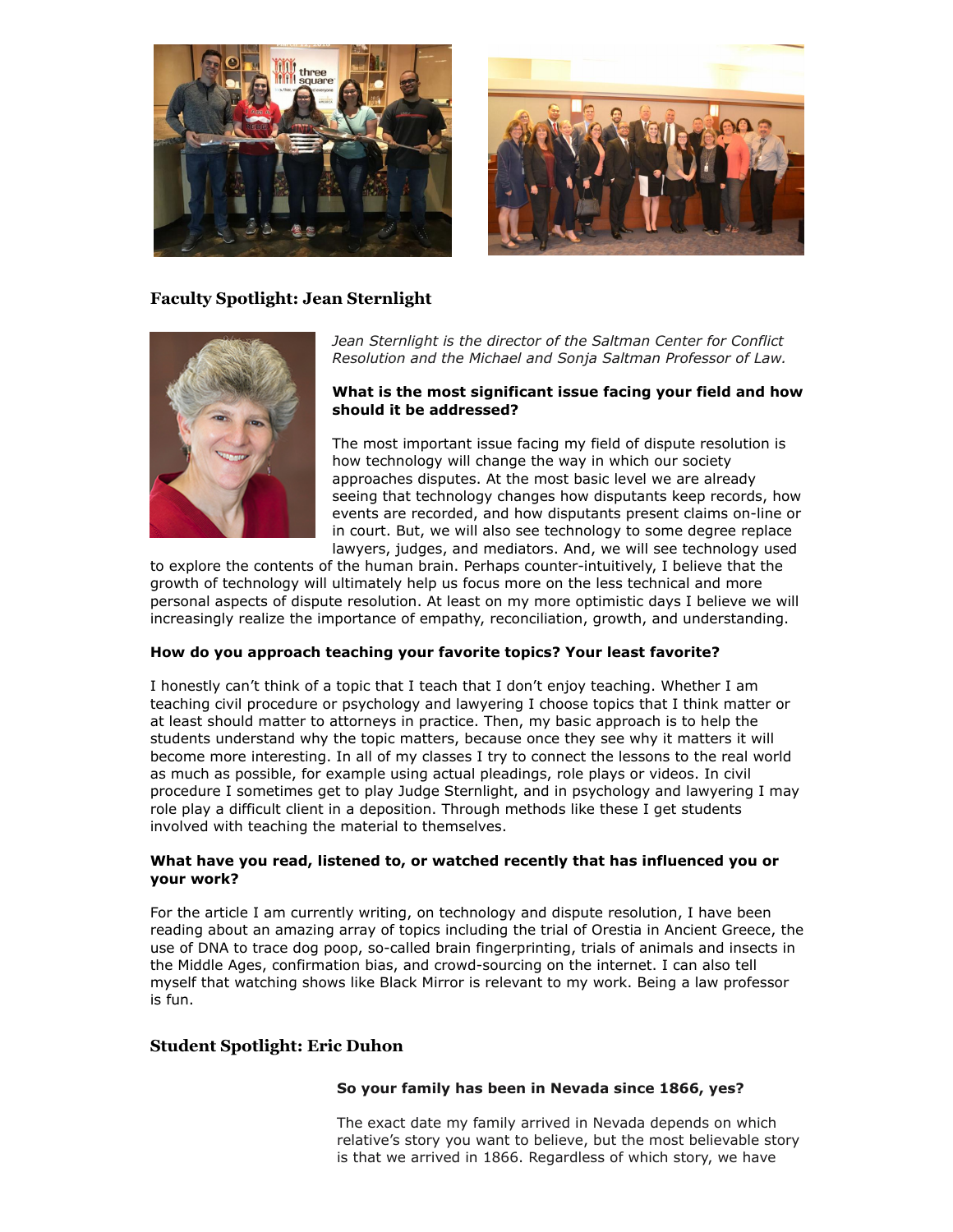

been here a long time, and I am proud to say I am a fifth generation Nevadan.

#### **How did a guy from Reno come to row crew at the University of Wisconsin?**

I had never rowed nor seen a racing boat, but I walked onto the team after my coaches approached me at freshman orientation, like they do to every tall, athletic-looking person. I was lucky enough to make the team, and our success my freshman year had me hooked. That first year, our team won the eastern conference earning the Rowe Cup, which we had not held since 1946, and our varsity 8 won the Division I national

championships, while my boat took eighth place in the freshman division. I was lucky enough to continue to race both nationally and internationally until I graduated in 2011.

#### **What's been the most memorable experience during your time in law school at Boyd?**

Aside from the medical adventure over the last year to remove and recover from the benign mass that nearly paralyzed me, which is discussed more in the [2017 UNLV Law magazine](https://law.unlv.edu/newsroom/law-magazine), my most memorable experiences were the days I spent studying in the quiet section of the library with my now fiancé, Sarah White ('17).

#### **And what's happening after graduation in May and the bar exam in July?**

After graduation and the bar, I am backpacking in eastern Europe and Asia with my fiancé before beginning as an associate at Fennemore Craig in its Reno office with its Business and Finance group.

# **Alumni Spotlight : Stephanie Bedker '16**



*Stephanie is an Associate at Greenberg Traurig, LLP in Las Vegas.*

## **How did you first get into the legal profession?**

My path to the legal profession was unorthodox. I have played violin since an early age, so I initially attended a music conservatory and pursued a career in music education. However, after 15 years of teaching music, it was time for a change.

I have always loved reading, writing, and analytical research, so I surmised that the legal profession could be a good fit. My decision to attend law school was a bit of a gamble, but Boyd's

evening program permitted me to keep my job as a teacher while experimenting with a new field. From the first week of classes, I knew I made the right decision.

#### **What drew you to Greenberg Traurig and what do you like most about your work there?**

Greenberg Traurig is the largest law firm in the nation, but it feels like a family – one backed by amazing resources. The local office in Las Vegas is small, and the attorneys that I work with are both highly competent and supportive in helping me to grow professionally. I like working at Greenberg Traurig because the work is challenging and rewarding, and I learn something new every day.

#### **Any particular advice you would give a recent UNLV Law graduate?**

First, do not be afraid to take chances. Your career path does not have to be a straight line. Each experience can only help you grow personally and professionally.

Second, jump right into pro bono work. It permits you to develop your legal skills in ways that may not otherwise be available to you as a recent graduate. More importantly, it is so